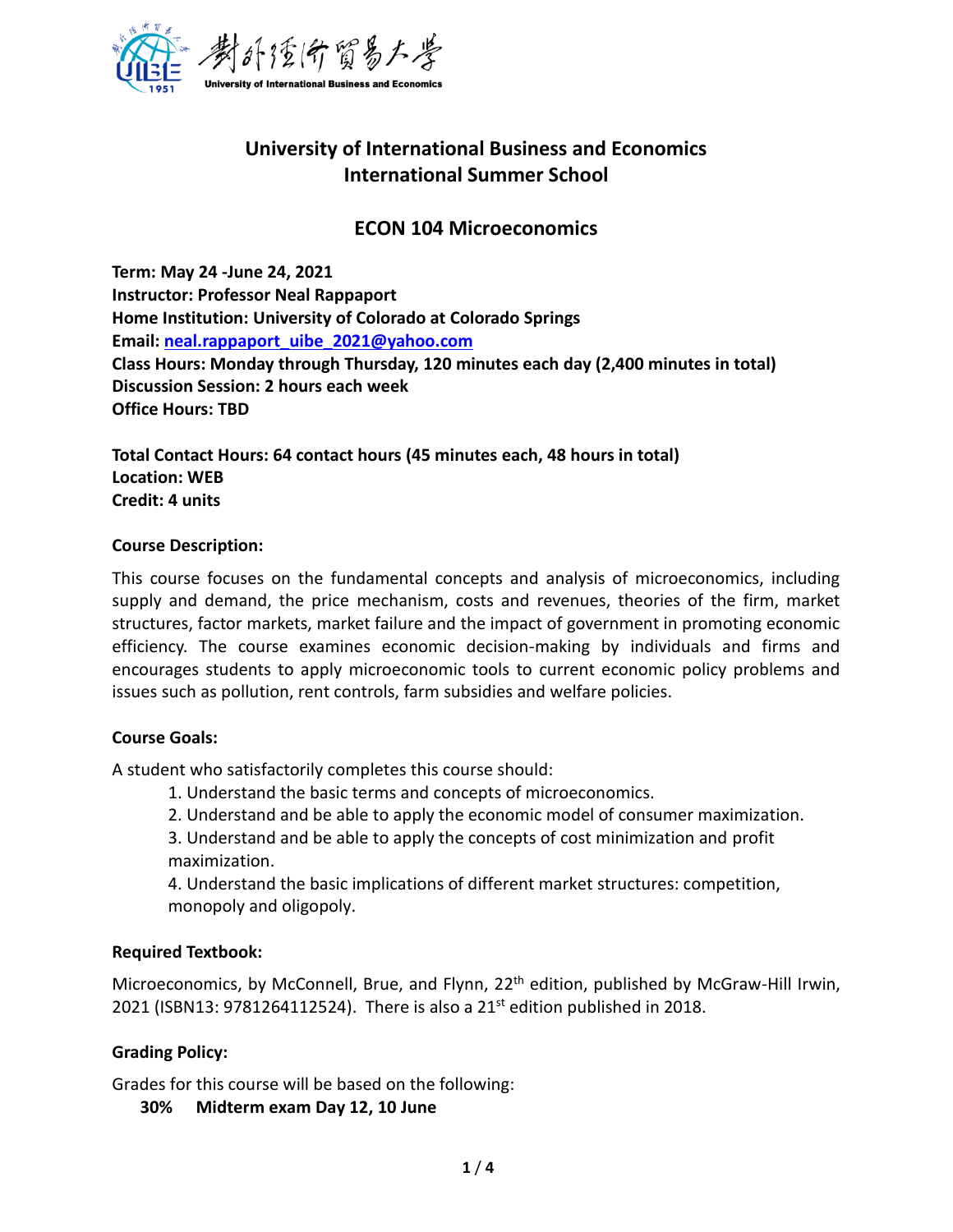

• Multiple Choice

## **30% Final exam Day 19, 22 June**

- Multiple Choice
- **10% Homework Assignments (2)**
	- **HW 1 (5%) due on Day 11, 9 June (day before midterm exam)**
	- **HW 2 (5%) due on Day 17, 21 June (day before Policy Paper and two days before Final Exam)**
- **30% Policy Analysis Paper due on Day 18, 22 June**
	- In the middle of week 1, I will post 5 or so permissible topics to analyze. By the start of week 2, you must select your topic.
	- Paper is 3 pages, double-spaced with 11 Calibri (Body) font.
		- o One half page: A brief explanation of the problem, challenge, or issue and why you chose that topic.
		- o 2 pages: Recommend policies to address the problem, challenge, or issue you chose.
		- o One half page: Conclusion
		- o ADDITIONALLY:
			- You must have at least one graph in an appendix. The graph or graphs must be drawn in a program like Excel or PowerPoint.
		- o GRADING CRITERIA FOR PAPER:
			- Ignoring the above instructions: Grade will be no higher than a  $C''$
			- Sloppy writing with multiple typos: Grade will be no higher than a "C." (In other words, proofread before submitting.)
			- Submit via BLACKBOARD. No other submissions will be accepted.

### **Without extenuating circumstances, NO LATE ASSIGNMENTS will be accepted.**

I do understand things happen but you need to let me or the TA know as quickly as possible about events that make it impossible for you to participate in the class or meet the deadlines and requirements of the course.

#### **Grading Scale:**

Assignments and examinations will be graded according to the following grade scale:

|    | 90-100 |   | 72-74    |
|----|--------|---|----------|
| А- | 85-89  |   | 68-71    |
| B+ | 82-84  | - | 64-67    |
|    | 78-81  |   | 60-63    |
| В- | 75-77  |   | below 60 |

#### **Class Rules:**

Students are expected to: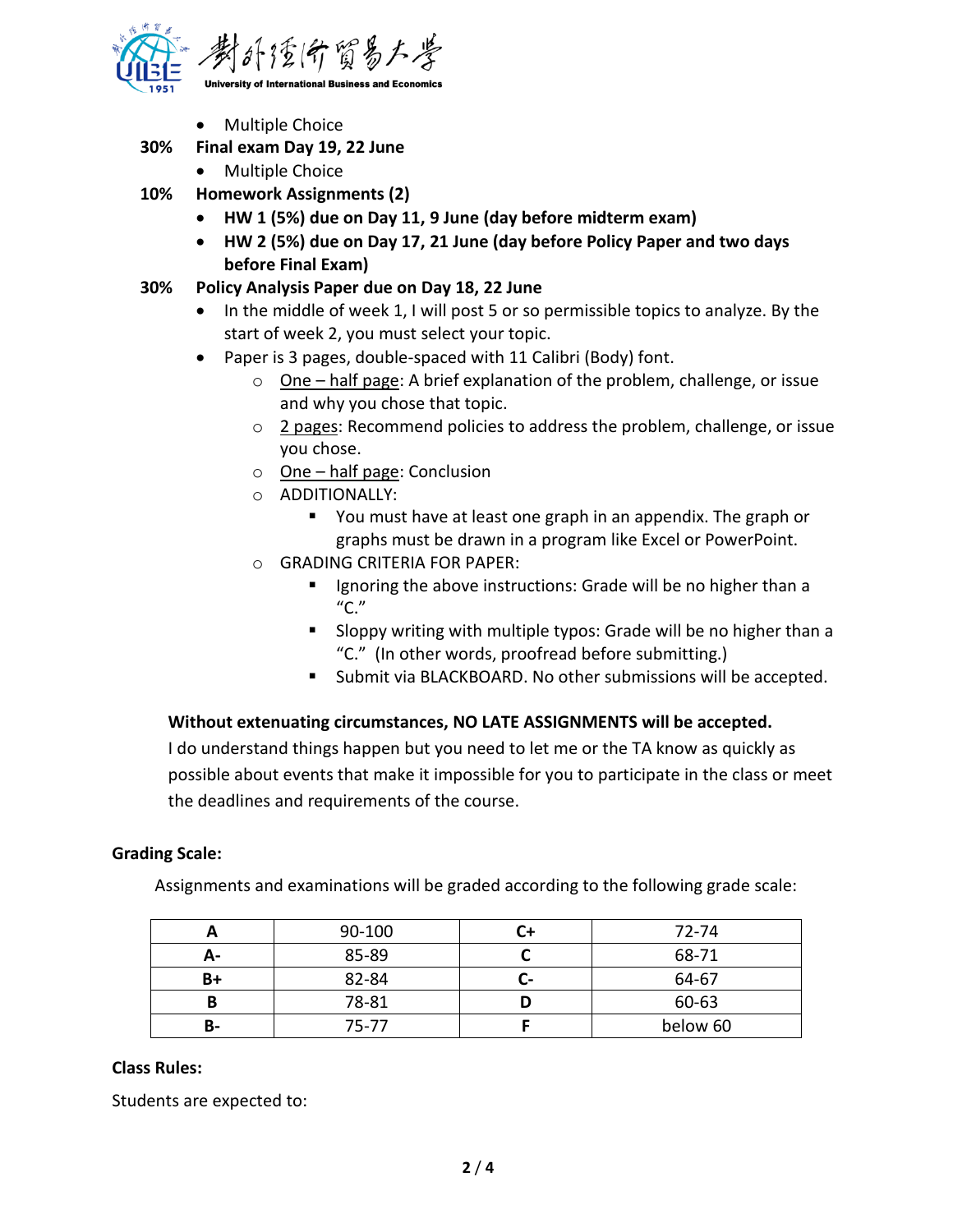

- Complete the day's required reading and assignments before class.
- Review the previous day's notes before class; make notes about questions you have about the previous class or the day's reading.
- Complete required written work on time.

## **Course Schedule:**

| <b>Dates</b>                                            | <b>Topic</b>                        | <b>Readings (in the</b><br>required text) |
|---------------------------------------------------------|-------------------------------------|-------------------------------------------|
| <b>Days 1-2</b><br>[Monday, 24 May;<br>Tuesday, 25 May] | <b>Introduction to Economics</b>    | <b>Chapters 1-2</b>                       |
| Days 3 & 4<br>[Wednesday, 26 May &<br>Thursday, 27 May] | <b>Demand, Supply &amp; Markets</b> | <b>Chapter 3</b>                          |
| Days 5 & 6<br>[Monday, 31 May; Tuesday<br>1 June]       | <b>Market Failures</b>              | <b>Chapter 4</b>                          |
| Day 7<br>[Wednesday, 2 June]                            | <b>Roles for Government</b>         | <b>Chapter 5</b>                          |
| Day 8<br>[Thursday, 3 June]                             | <b>Elasticity</b>                   | <b>Chapter 6</b>                          |
| Day 9<br>[Monday, 7 June]                               | <b>Consumer Behavior</b>            | <b>Chapter 7</b>                          |
| <b>Day 10</b><br>[Tuesday, 8 June]                      | <b>Producer Behavior</b>            | <b>Chapter 9</b>                          |
| <b>Day 11</b><br>[Wednesday, 9 June]                    | <b>Pure Competition</b>             | Chapters 10, 11                           |